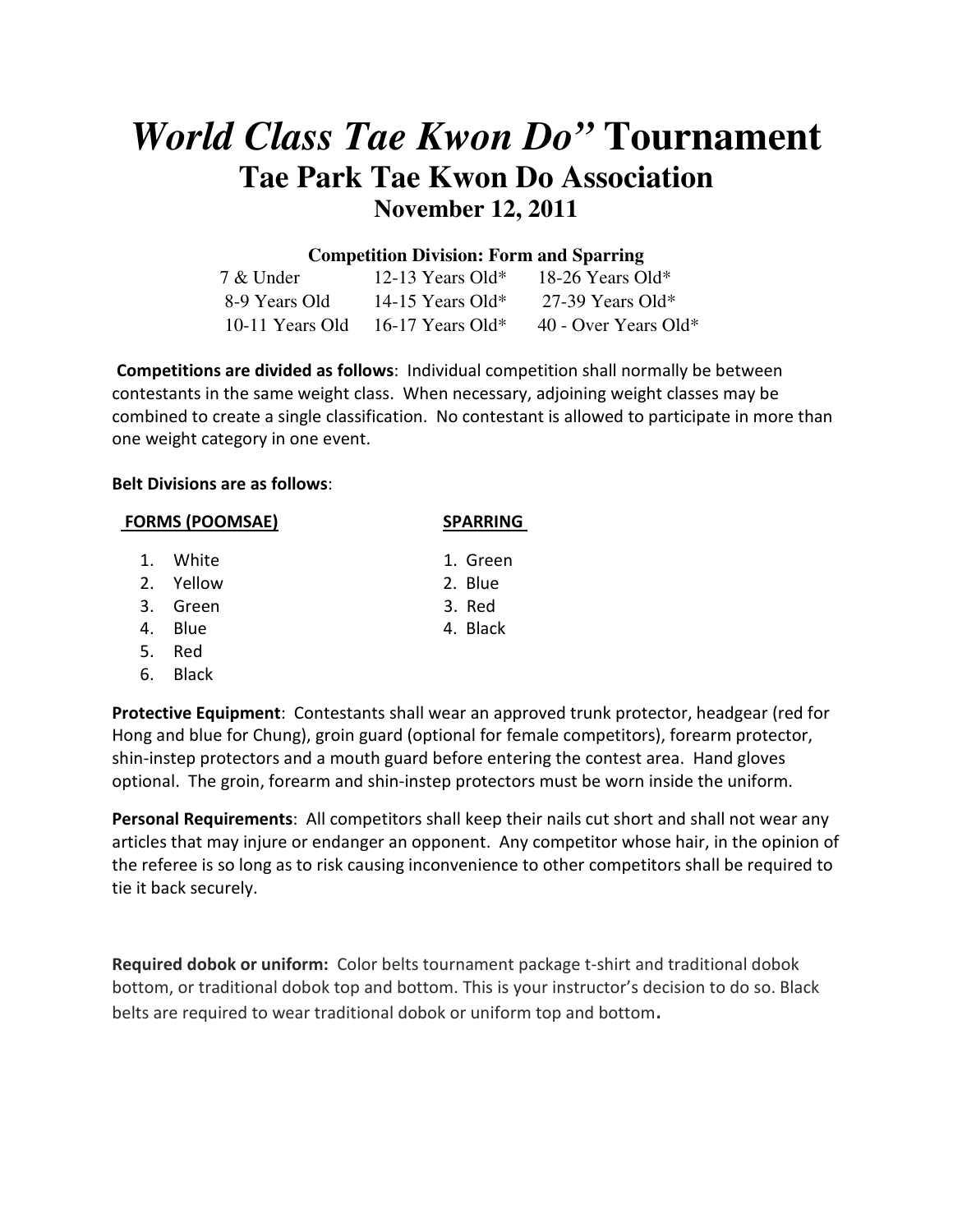Poomsae Competition Rules: Palgwae poomsae are used for all color belt competition and WTF recognized poomsae for black belt competition. Color belt contestants may perform any color belt poomsae up to and including their current color belt poomsae. Black belt contestants may perform any red belt poomsae or black belt poomsae up to and including their current black belt forms. All competitors receive a metal based on overall performance.

### Sparring Competition Permitted Techniques:

- 1. Fist Techniques: Delivering a punch using the tightly clenched fist.
- 2. Foot Techniques: Delivering techniques using any part of the foot below the ankle bone.

### Permitted Areas:

- 1. Trunk: Attack by fist and foot techniques on the areas covered by the trunk protector are permitted. Attack to the spine, however, is not permitted.
- 2. Head: This is the area above the collar bone. Only foot techniques are permitted.

### Legal Scoring Area:

- 1. Mid-section of the trunk: The blue or red covered area of the trunk protector.
- 2. Head: The area above the collar bone (i.e., the whole part of the face, including both ears and the back of the head.)

Points: Points shall be awarded when permitted techniques are delivered accurately and powerfully to the legal scoring areas.

- 1. One (1) point for attack to mid-section on trunk protector (includes rank for green belt and higher)
- 2. Head Kicks will not be allowed unless announced or changed during the tournament.

# Sparring Duration: Two 60 second rounds, 30 second rest.

This is a single elimination event. Metals awarded are as follows:

- Gold  $1^{st}$  Place
- Silver  $2^{nd}$  Place
- Bronze  $3^{rd}$  Place